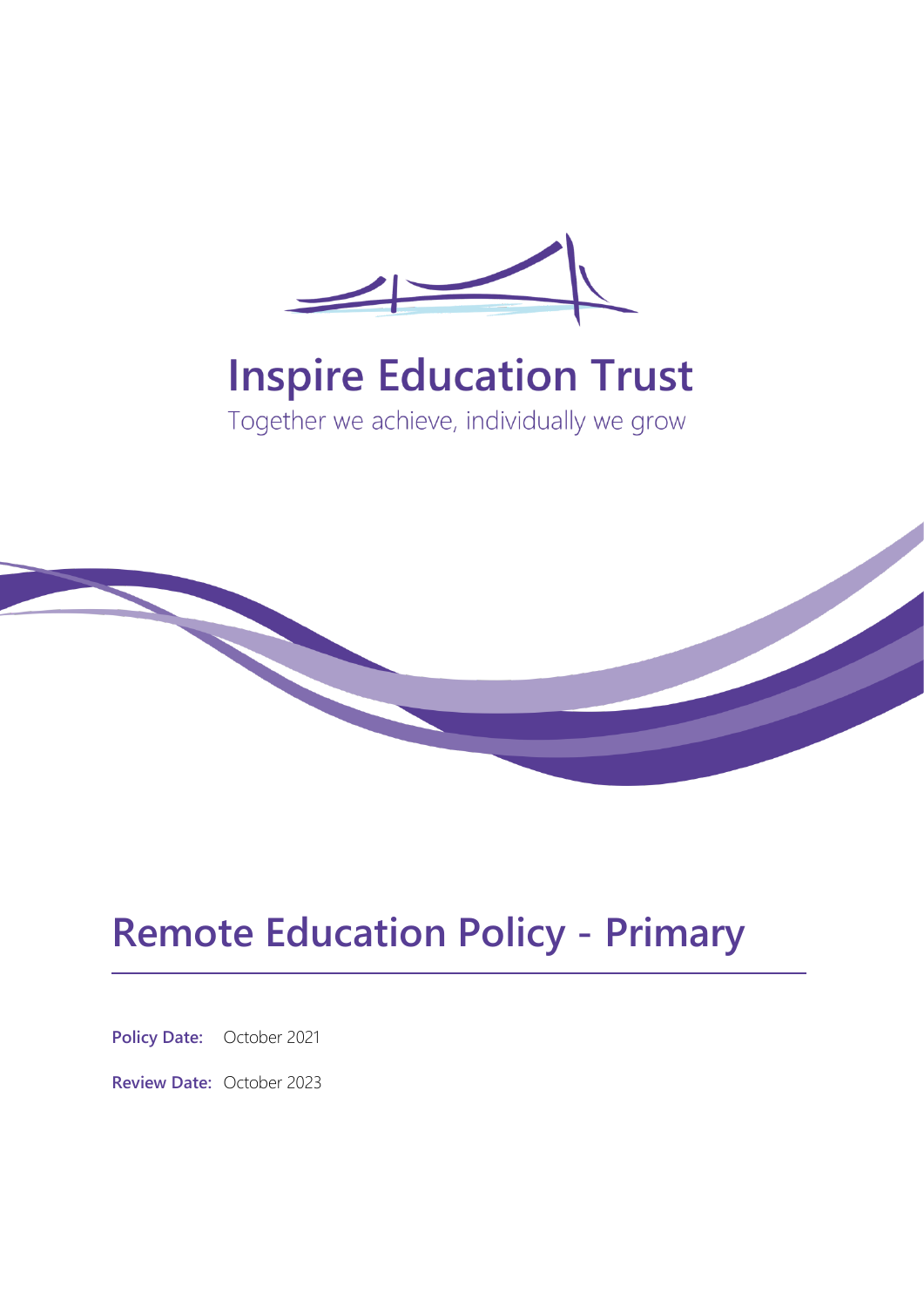### **Document History**

| Version | Status | Date   | Author      | Summary Changes |
|---------|--------|--------|-------------|-----------------|
|         |        | Oct 21 | Rob Darling | Initial draft   |
|         |        |        |             |                 |
|         |        |        |             |                 |

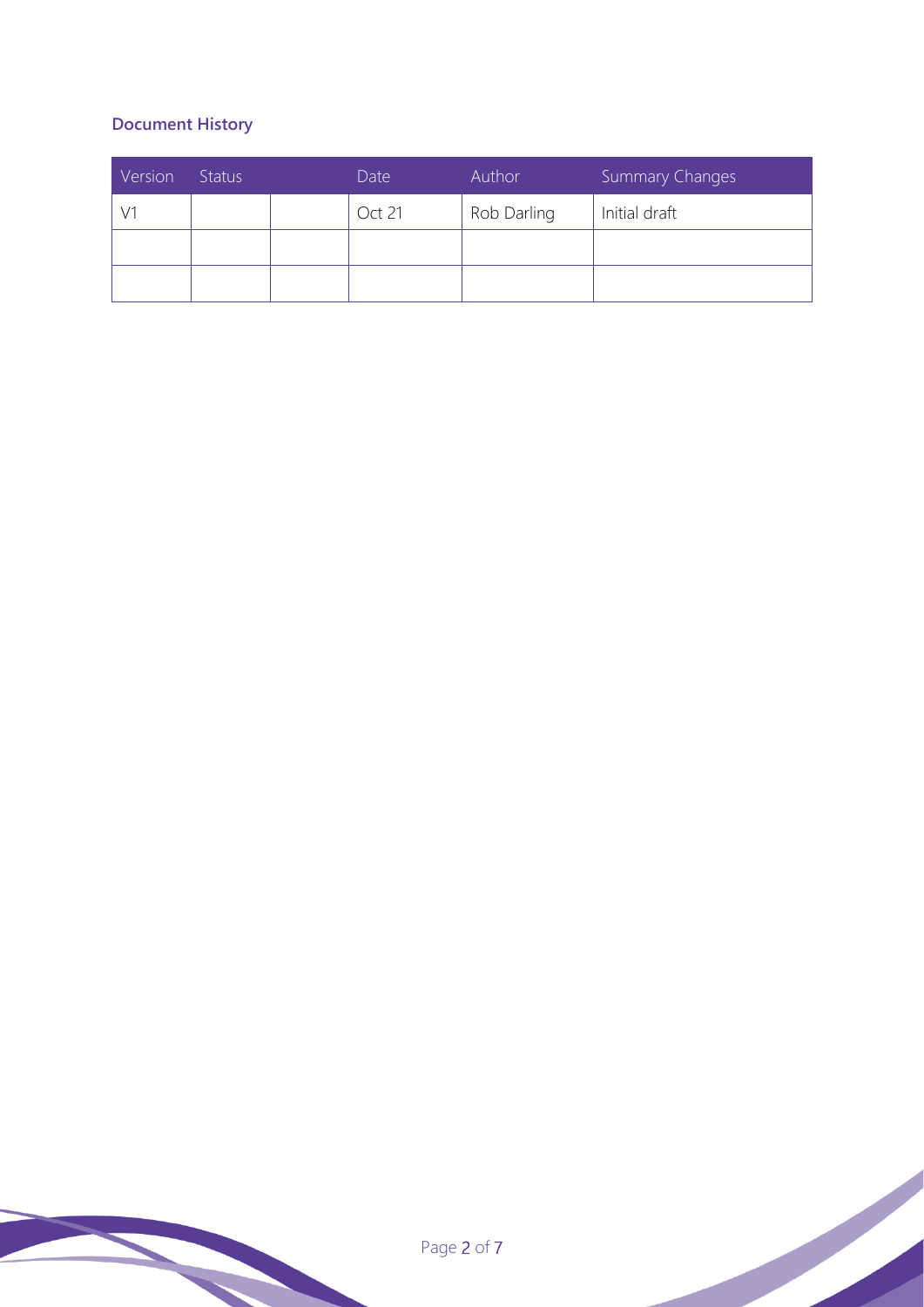#### **1 Statement of School Philosophy**

Inspire Education Trust has always strived to be creative, innovative and support our parents/children in the best way possible to make learning purposeful and holistic. Our strategy for remote learning continues this.

#### **2 Aims**

This Remote Education Policy aims to:

- Ensure consistency in the approach to remote learning for all pupils (Inc. SEND) who aren't in school through use of quality Online and offline resources and teaching videos
- Provide clear expectations members of the school community with regards to delivery high quality interactive remote learning
- Include continuous delivery of the school curriculum, as well as support of Motivation, Health and Well-Being and Parent support
- Consider continued education for staff and parents (e.g. CPD, Supervision and Meet the Teacher)
- Support effective communication between the school and families and support attendance

#### **3 Who is this policy applicable to?**

- A child who is absent because they are awaiting PCR test results. The rest of their class are attending school and being taught as normal.
- A child's whole class is not permitted to attend school because they, or larger amounts of their class, has tested positive for Covid-19.
- Full lockdown in place necessitating the whole school to be closed apart from on-site key worker provision.

#### **4 Content and Tools to Deliver This Remote Education Plan**

Resources to deliver this Remote Education Plan include:

- Online tools for EYFS KS1 KS2 *(Tapestry and Class Dojo), as well as for staff CPD and parent's sessions.*
- Use of recorded video and Live Video through Microsoft Teams for, instructional videos and assemblies
- Phone calls home
- Physical materials such as story books and writing tools
- Use of BBC Bitesize and Oak Academy
- Oxford Owl E-books and Ruth Miskin Read, Write Inc videos for phonics teaching

The detailed remote learning planning and resources to deliver this policy can be found here:

- Model timetable/ overview and structure for remote learning
- Downloadable Printable Documents
- Curriculum resources
- 'How to' guides for recording video tuition linked to Flip charts to introduce the daily learning.
- Teacher Code of Conduct for Phone calls, Video conferencing and Recorded Video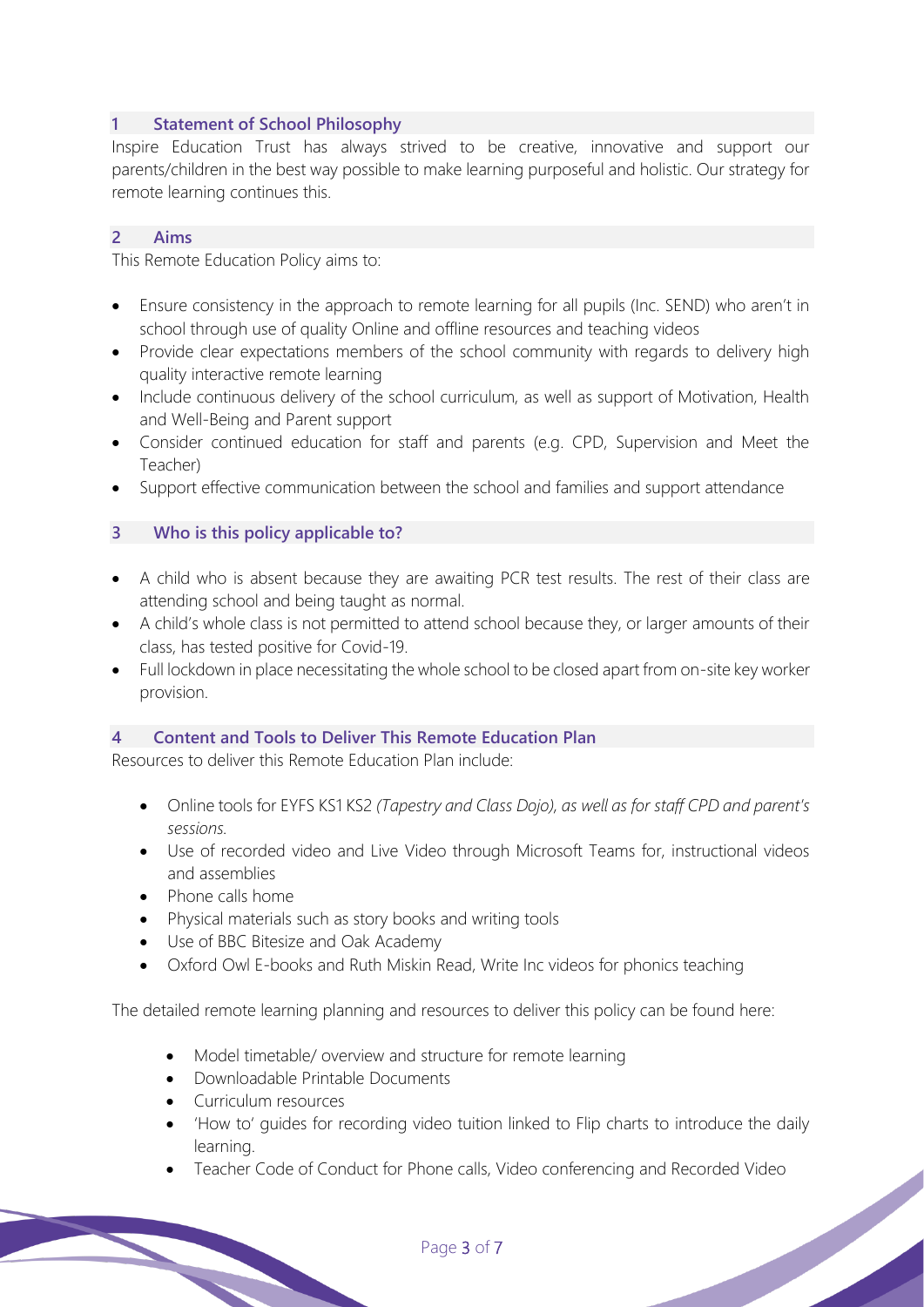#### **5 Home and School Partnership**

Inspire Education Trust is committed to working in close partnership with families and recognises each family is unique and because of this remote learning will look different for different families in order to suit their individual needs.

Inspire Education Trust will provide a refresher online recorded training session and induction for parents on how to use the school website, Class Dojo and Tapestry where appropriate to access remote learning resources.

Where possible, it is beneficial for young people to maintain a regular and familiar routine. To this end, we would recommend that each 'school day' maintains structure.

We would encourage parents to support their children's work, including finding an appropriate place to work and, to the best of their ability, support pupils with work encouraging them to work with good levels of concentration.

Every effort will be made by staff to ensure that work is set promptly. Should accessing work be an issue, parents should contact school promptly and alternative solutions may be available. These will be discussed on case-to-case basis.

All children sign an 'Acceptable Use Policy' at school which includes e-safety rules and this applies when children are working on computers at home.

#### **6 Roles and responsibilities**

#### **Teachers**

Each Trust school will provide a refresher training session and induction for new staff on how to use Class Dojo/ Tapestry.

When providing remote learning, teachers must be available between the normal working day.

If they are unable to work for any reason during this time, for example due to sickness or caring for a dependent, they should report this using the normal absence procedure.

When providing remote learning, teachers are responsible for:

Setting work:

- o Teachers will set work for the pupils in their classes.
- o The work set should follow the remote learning timetable
- o Weekly work will be shared / uploaded by the start of Monday morning and/ or prior to each school day.
- o Teachers in
- o Nursery and Reception will be setting work/ tasks on Tapestry
- o Teachers in Year 1 and 6 will be setting work via the School Website and Class Dojo

Providing feedback on work:

- o Reading, writing and maths all completed work should be submitted by 5pm
- o Teachers will use a range of marking and feedback strategies each day/ week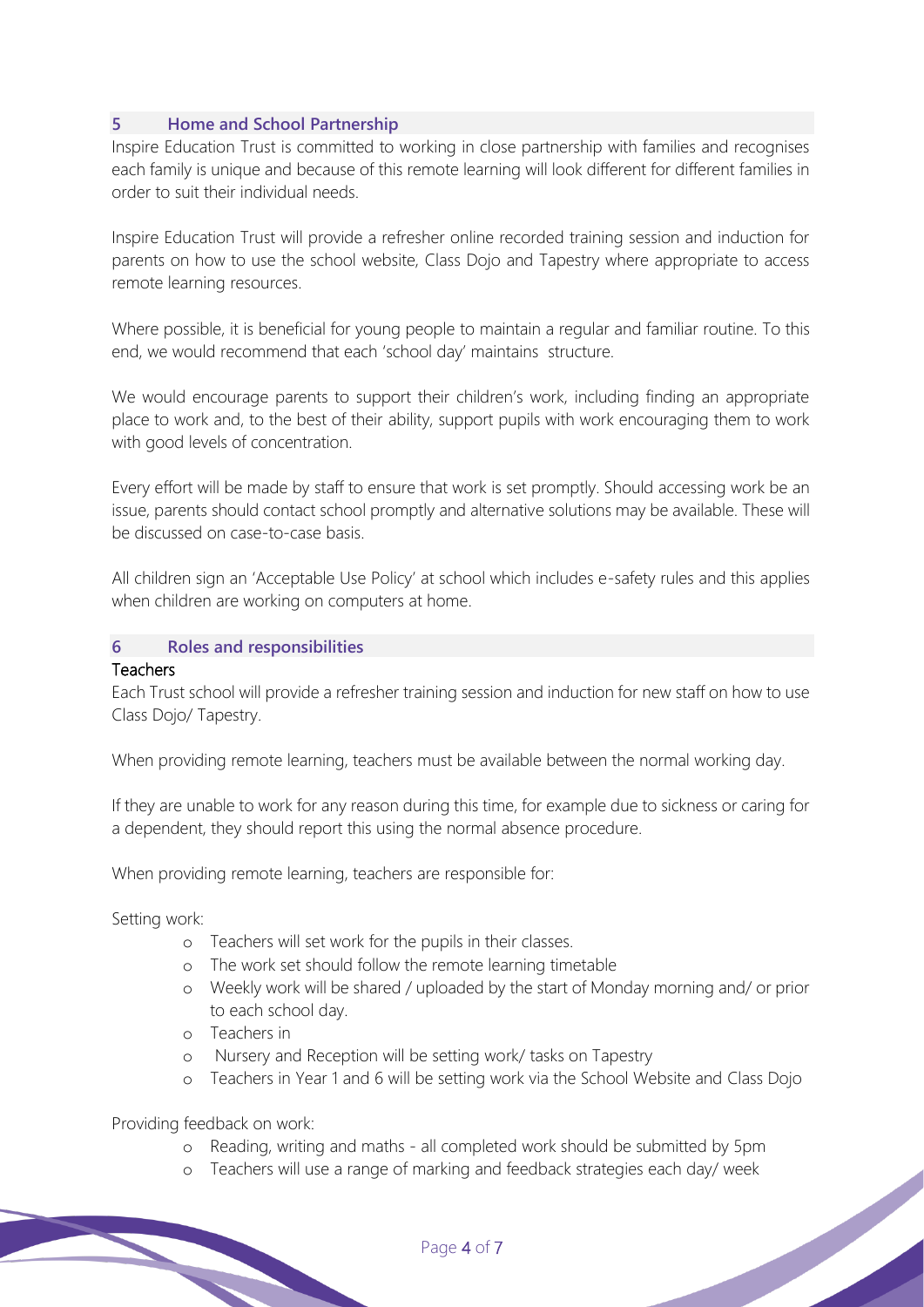Keeping in touch with pupils who aren't in school and their parents:

- o If there is a concern around the level of engagement of a pupil/s parents should be contacted via phone to access whether school intervention can assist engagement.
- o All parent/carer emails should come through the school admin account (admin@XXacademy.org)
- o Any complaints or concerns shared by parents or pupils should be reported to a member of SLT– for any safeguarding concerns, refer immediately to the DSL

#### Teaching Assistants

Teaching assistants must be available during normal working hours.

If they are unable to work for any reason during this time, for example due to sickness or caring for a dependent, they should report this using the normal absence procedure.

During the school day, teaching assistant must complete tasks as directed by a member of the SLT.

#### Senior Leaders

Alongside any teaching responsibilities, senior leaders are responsible for:

- Co-ordinating the remote learning approach across the school including daily monitoring of engagement.
- Monitoring the effectiveness of remote learning explain how they'll do this, such as through regular meetings with teachers and subject leaders, reviewing work set or reaching out for feedback from pupils and parents
- Monitoring the security of remote learning systems, including data protection and safeguarding considerations

#### Designated safeguarding lead

The DSL is responsible for managing and dealing with all safeguarding concerns. For further information, please see the Safeguarding and Child Protection Policy.

#### IT Technicians

IT technicians are responsible for:

- Fixing issues with systems used to set and collect work
- Helping staff with any technical issues they're experiencing
- Reviewing the security of remote learning systems and flagging any data protection breaches to the data protection officer
- Assisting pupils and parents with accessing the internet or devices

#### The SENCO

Liaising with the ICT technicians to ensure that the technology used for remote learning is accessible to all pupils and that reasonable adjustments are made where required.

• Ensuring that pupils with EHC plans continue to have their needs met while learning remotely, and liaising with the headteacher and other organisations to make any alternate arrangements for pupils with EHC plans and IEPs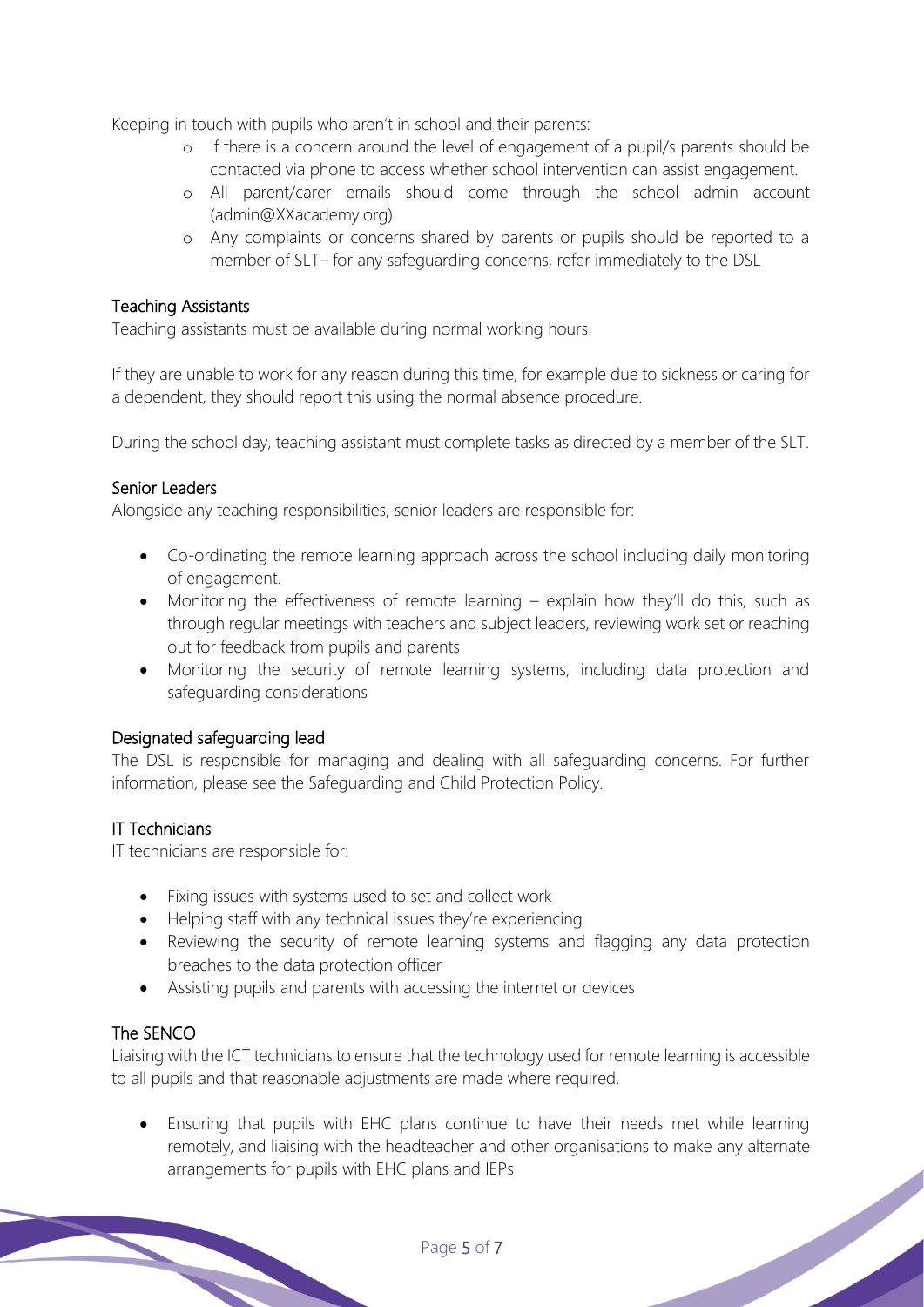• Identifying and monitor the level of support given to children with identified SEND needs.

#### Pupils and parents

Staff can expect pupils learning remotely to:

- Complete work to the deadline set by teachers
- Seek help if they need it, from teachers
- Alert teachers if they're not able to complete work
- Staff can expect parents with children learning remotely to:
- Make the school aware if their child is sick or otherwise can't complete work
- Seek help from the school if they need it  $-$  if you know of any resources staff should point parents towards if they're struggling, include those here
- Be respectful when making any complaints or concerns known to staff

#### Local Governing Committees

The governing board is responsible for:

- Monitoring the school's approach to providing remote learning to ensure education remains as high quality as possible
- Ensuring that staff are certain that remote learning systems are appropriately secure, for both data protection and safeguarding reasons

#### **7 Links with other policies and development plans**

This policy is linked to our:

- **Safeguarding**
- Behaviour policy
- Child protection policy
- Data protection policy and privacy notices
- Online safety and acceptable use policy
- Code of Conduct for Phone calls, Video conferencing and recorded video

#### **8 Appendices**

- Remote Learning development plan
- Expectations for staff
- Template remote learning overview/ planning docs
- Training videos for staff